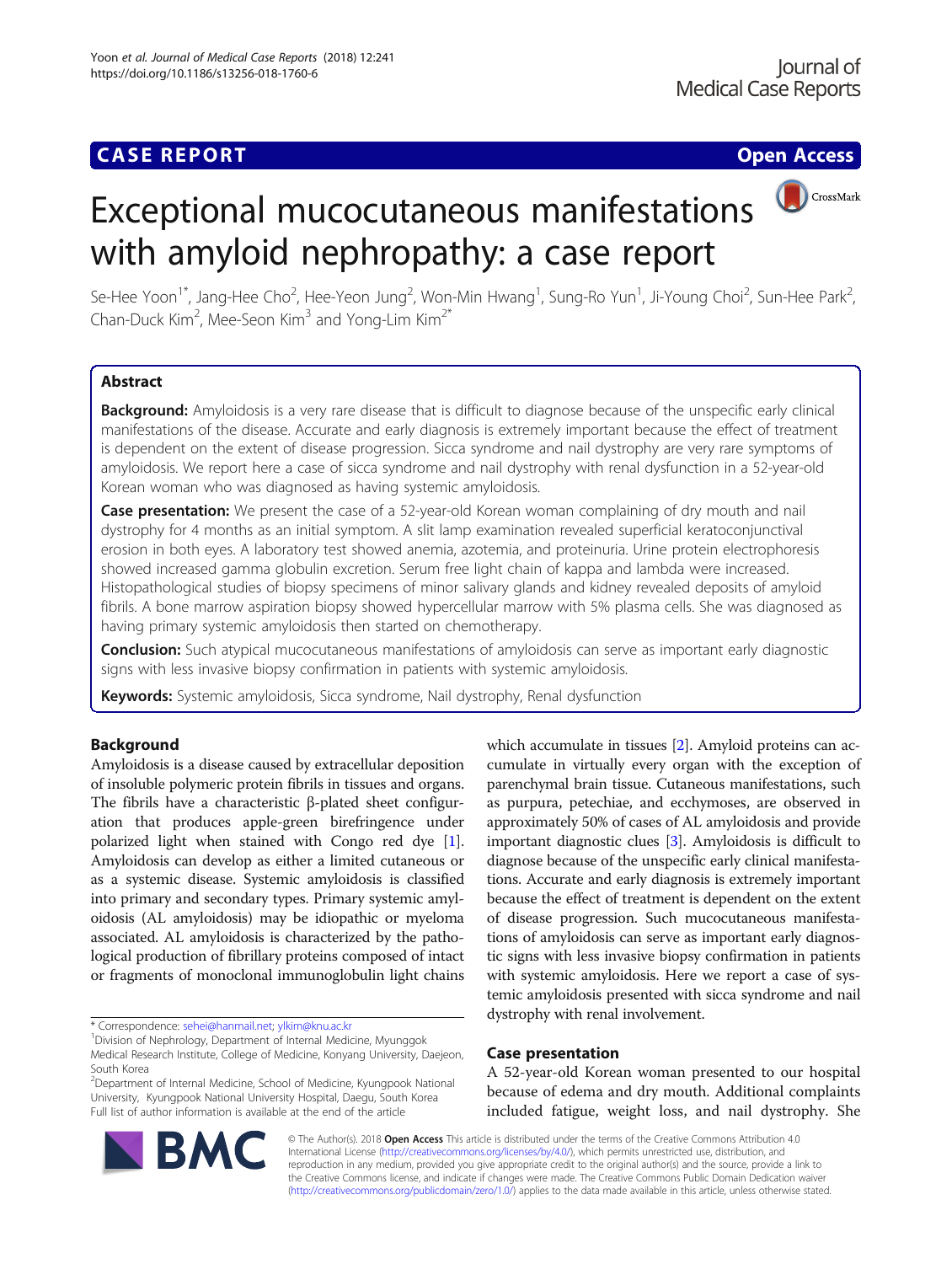had not had any of these symptoms in her medical history before. She started to complain of dry mouth and nail dystrophy 4 months before admission. During that period she lost 4 kg and felt severe fatigue. Two months before admission, she underwent a health screening in another hospital and received a diagnosis of renal dysfunction and hypothyroidism. There was no fever, rash, Raynaud phenomenon, or articular complaints. She had no medical history, and denied tobacco or alcohol abuse. There was no history of renal disease in her family.

Her blood pressure was 120/70 mmHg, pulse rate was 62/minute, and her body temperature was 36.8 °C. Her conjunctiva was pale and her oral cavity was dry. Her nails were flattened and revealed onycholysis (Fig. 1a). A KOH test showed no fungi in her nails. Her thyroid gland was not enlarged and superficial lymph nodes were not palpable. There was no hepatosplenomegaly. No abnormality was present in the urological findings and neurologic examinations.

Laboratory findings disclosed the following: hemoglobin 69 g/L, erythrocyte sedimentation rate 53 mm/hour, serum protein 88 g/L, albumin 26 g/L, serum creatinine 298.8 umol/L, and creatinine clearance 15 ml/minute according to Cockcroft and Gault formula. Urine sediment contained 0–2 white blood cells (WBC) and 0–2 red blood cells (RBC) per field. Her 24-hour urinary protein excretion was 0.696 g/day. Antinuclear antibodies, antibodies to SSA and SSB, rheumatoid factor, complement fractions, and cryoglobulins were all negative or within the normal range. In a urine protein electrophoresis, the proportion of urine protein was the following: albumin 87.6%, α1-globulin 4.0%, α2-globulin 1.1%, ß-globulin 0%, and γ-globulin 7.3%. Serum and urine protein immunofixation electrophoresis showed no abnormal finding. Serum free light chain of kappa and lambda was increased (0.307 g/L and 0.192 g/L, respectively). Serum immunoglobulin G (IgG) was raised at 38.55 g/L (normal 7.0– 17.0), however, IgA and IgM levels were normal (3.04 g/L and 2.45 g/L, respectively).

A slit lamp examination revealed superficial keratoconjunctival erosion in both eyes. A  $^{99m}$ Tc pertechnetate scan of her salivary gland showed normal function. A lip biopsy demonstrated amyloid deposition around her salivary ducts, and atrophy of her salivary duct (Fig. [2a](#page-2-0), [b](#page-2-0)). There was no mononuclear infiltration. A renal ultrasound scan showed increased echogenicity and the size of her right kidney and left kidney was 10.32 cm and 9.42 cm, respectively. A renal biopsy was performed. Light microscopy revealed a glomerular and peripheral capillary wall deposition of eosinophilic amorphous hyaline material (Fig. [3a](#page-2-0)). The Congo red stain by birefringence under polarized light showed apple-green staining reaction (Fig. [3b](#page-2-0)). Under electron microscopy, we observed non-branching, randomly distributed 10 nm-wide fibrils (Fig. [3c\)](#page-2-0).

A bone marrow aspiration biopsy reveals hypercellular marrow with 5% plasma cells. She was diagnosed as having AL amyloidosis then started on chemotherapy with cyclophosphamide and steroids. A follow-up at 8 months showed that her renal function remained stable (creatinine 267.85 umol/L) with reduction in free kappa and the lambda light chain (0.119 g/L, 0.154 g/L). The nail dystrophy also improved without other treatment (Fig. 1b).

# **Discussion**

We report here a case of sicca syndrome and nail dystrophy with renal dysfunction in a 52-year-old Korean woman who was diagnosed as having systemic amyloidosis.

Mucocutaneous manifestations are occasionally found in amyloidosis. The most frequent skin and mucous membrane changes are purpura, petechiae, and ecchymoses. Moreover waxy papules, nodules or plaques, pigmentary changes, as well as scleroderma such as thickening of the skin and bullous lesions can be found [\[3\]](#page-4-0). These are sometimes the first clue to discover systemic involvement. In this presented case, our patient had severe dry mouth and nail dystrophy as her first symptoms.

Sicca syndrome consists of xerostomia and xerophthalmia caused by destruction of the salivary and lacrimal glands; it can be observed with a variety of diseases. The most common cause of sicca syndrome is Sjögren's syndrome; Sjögren's syndrome is an autoimmune disorder in

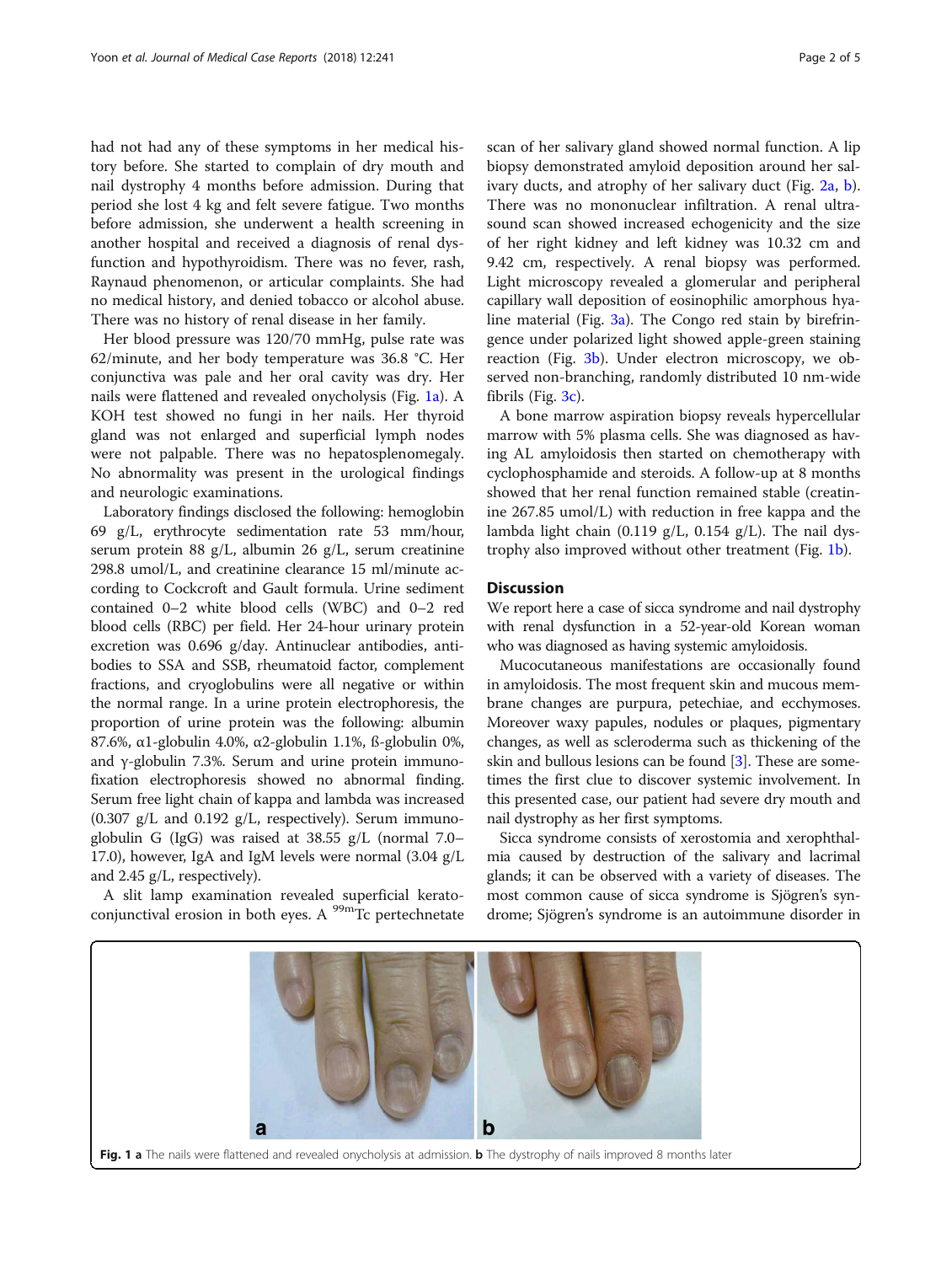<span id="page-2-0"></span>

which the salivary and lacrimal glands undergo progressive destruction by lymphoplasmacytic cells. At first, we presumed that in this present case our patient's amyloidosis might be a secondary reaction of Sjögren's syndrome but we could not find any lymphoplasmacytic infiltration in her lip and renal biopsy. Furthermore, the autoantibodies were all negative as well. Other less frequent causes of sicca syndrome are sarcoidosis, hemochromatosis, hyperlipoproteinemia, radiotherapy, acquired immunodeficiency syndrome, hepatitis C virus (HCV) infection, and graft versus host disease [\[4](#page-4-0)]. Many drugs such as anticholinergics, antidepressants, antipsychotic agents, analgesics, and antihistamines are also causes of sicca syndrome. We could exclude these causes by minutely examining our patient's history, and by conducting a serology and autoimmune test, or biopsy.

A few cases of sicca syndrome as the initial symptom of primary amyloidosis have been reported in the literature. We comprehensively reviewed the English literature available in either abstract or full-text form that reported sicca syndrome in primary amyloidosis. The clinical characteristics of 14 patients with primary amyloidosis with sicca syndrome, including the present case, are summarized in Table  $1$  [\[3](#page-4-0)-[15](#page-4-0)]. Among a total of 16

cases two cases were excluded from analysis because the languages were not English. In 14 cases, sicca syndromes represented the first manifestation of the disease. In seven of these cases, including our case, the patients presented additional skin or mucosal manifestations characteristic for amyloidosis. It is noteworthy that in seven of these patients, sicca syndromes were the sole cutaneous sign to the diagnosis of systemic amyloidosis. The duration of sicca syndrome from onset to diagnosis was 23.5 months (4–60 months). Therefore, the recognition of sicca syndrome as a manifestation of systemic amyloidosis is important because it can occasionally lead to an early diagnosis.

Here, our patient also complained of nail dystrophy. Nail dystrophy is also a rare symptom of systemic amyloidosis and usually manifests as brittleness, longitudinal ridging, and splitting. In some cases, the biopsy shows amyloid deposits in the papillary dermis of the matrix and nail bed with nail involvement. A literature search revealed only 20 cases in which development of nail dystrophy was highlighted [\[3](#page-4-0)]. Unfortunately, we could not perform a nail biopsy; nail dystrophy in this present case improved after treatment of primary amyloidosis.

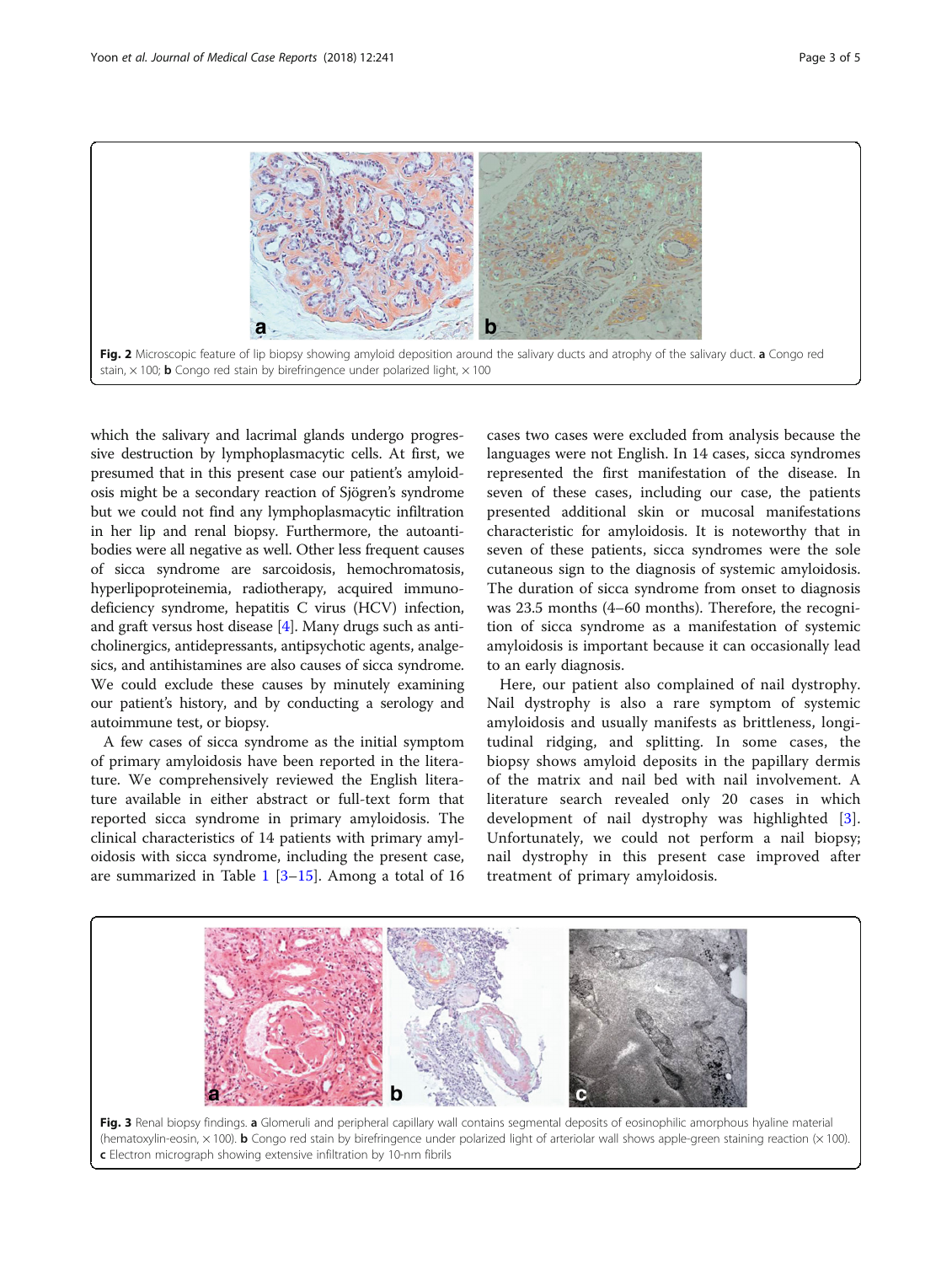<span id="page-3-0"></span>

|                |             |                                                                                 | Table 1 Summary of reviewed data on primary amyloidosis with cutaneous manifestation |                                                                                    |                    |                                            |                              |
|----------------|-------------|---------------------------------------------------------------------------------|--------------------------------------------------------------------------------------|------------------------------------------------------------------------------------|--------------------|--------------------------------------------|------------------------------|
| Case Number    | Age/sex     | prior to diagnosis, months<br>manifestation/presence<br>Sicca syndrome as first | Cutaneous involvement at<br>time of diagnosis                                        | Organ involvement                                                                  | Underlying disease | Prognosis in the article/cause<br>of death | Reported year<br>(Reference) |
|                | 52/F        | Yes/4 months                                                                    | Sicca syndrome and<br>dystrophy<br>nail                                              | Kidney                                                                             | $\frac{1}{2}$      | Survived                                   | Present case                 |
| $\sim$         | 71/M        | Yes/12 months                                                                   | Sicca syndrome                                                                       | Kidney, heart, liver                                                               | $\frac{1}{2}$      | Died (cholestatic hepatopathy)             | 1971 [5]                     |
| $\sim$         | 68/M        | Yes/9 months                                                                    | Sicca syndrome                                                                       | Liver, kidney, heart, pancreas,<br>GI tract, thyroid, prostate,<br>adrenal, testes | $\frac{1}{2}$      | Died (myocardial infarction)               | 1972 [6]                     |
| 4              | 58/F        | Yes/48 months                                                                   | bullous erythema multiform<br>Sicca syndrome and                                     | Liver, heart, peripheral neuropathy                                                | $\frac{1}{2}$      | Died (unknown)                             | 1983 [7]                     |
| 5              | 63/M        | Yes/(unknown)                                                                   | Sicca syndrome                                                                       | Kidney, heart                                                                      | $\frac{1}{2}$      | Died (heart failure)                       | 1984 [8]                     |
| $\circ$        | 71/M        | Yes/6 months                                                                    | Sicca syndrome                                                                       | Kidney                                                                             | $\frac{1}{2}$      | Survived                                   | 1988 [9]                     |
| ∼              | 66/F        | Yes/24 months                                                                   | Sicca syndrome and purpura,<br>termal desquamation<br>epid                           | liver, pancreas, adrenals, thyroid<br>Kidney, heart, lung, GI tract,               | $\geq$             | Died (aspiration)                          | [01] 1661                    |
| $\infty$       | 74/F        | Yes/(unknown)                                                                   | Sicca syndrome                                                                       | $\frac{1}{2}$                                                                      | $\frac{1}{2}$      | Survived                                   | $[11]$ 2661                  |
| Ò              | <b>M/67</b> | Yes/(unknown)                                                                   | multiple ecchymoses<br>Sicca syndrome,                                               | Kidney                                                                             | Multiple myeloma   | Died (GI bleeding, heart failure)          | 1993 [12]                    |
| $\supseteq$    | 52/F        | Yes/ 24 months                                                                  | Sicca syndrome                                                                       | $\frac{1}{2}$                                                                      | $\frac{1}{2}$      | Survived                                   | 1994 [13]                    |
|                | <b>M/6Z</b> | Yes/48-60 months                                                                | Sicca syndrome, pinch purpura,<br>easy bruising, nail dystrophy                      | Kidney                                                                             | $\frac{1}{2}$      | Survived                                   | 1996 [4]                     |
| $\square$      | 76/M        | Yes/6 months                                                                    | Sicca syndrome                                                                       | Kidney, heart, lung, peripheral<br>neuropathy                                      | $\geq$             | Survived                                   | [41] 996                     |
| $\frac{1}{2}$  | 62/F        | Yes/6 months                                                                    | Sicca syndrome                                                                       | Kidney                                                                             | $\frac{1}{2}$      | Survived                                   | [5] 8661                     |
| $\overline{4}$ | 66/M        | Yes/60 months                                                                   | Sicca syndrome, nail dystrophy,<br>parchment-like hand changes,<br>alopecia          | Small fiber neuropathy                                                             | $\frac{1}{2}$      | Survived                                   | 2014 [3]                     |

F female, GI gastrointestinal, M male female, GI gastrointestinal, M male